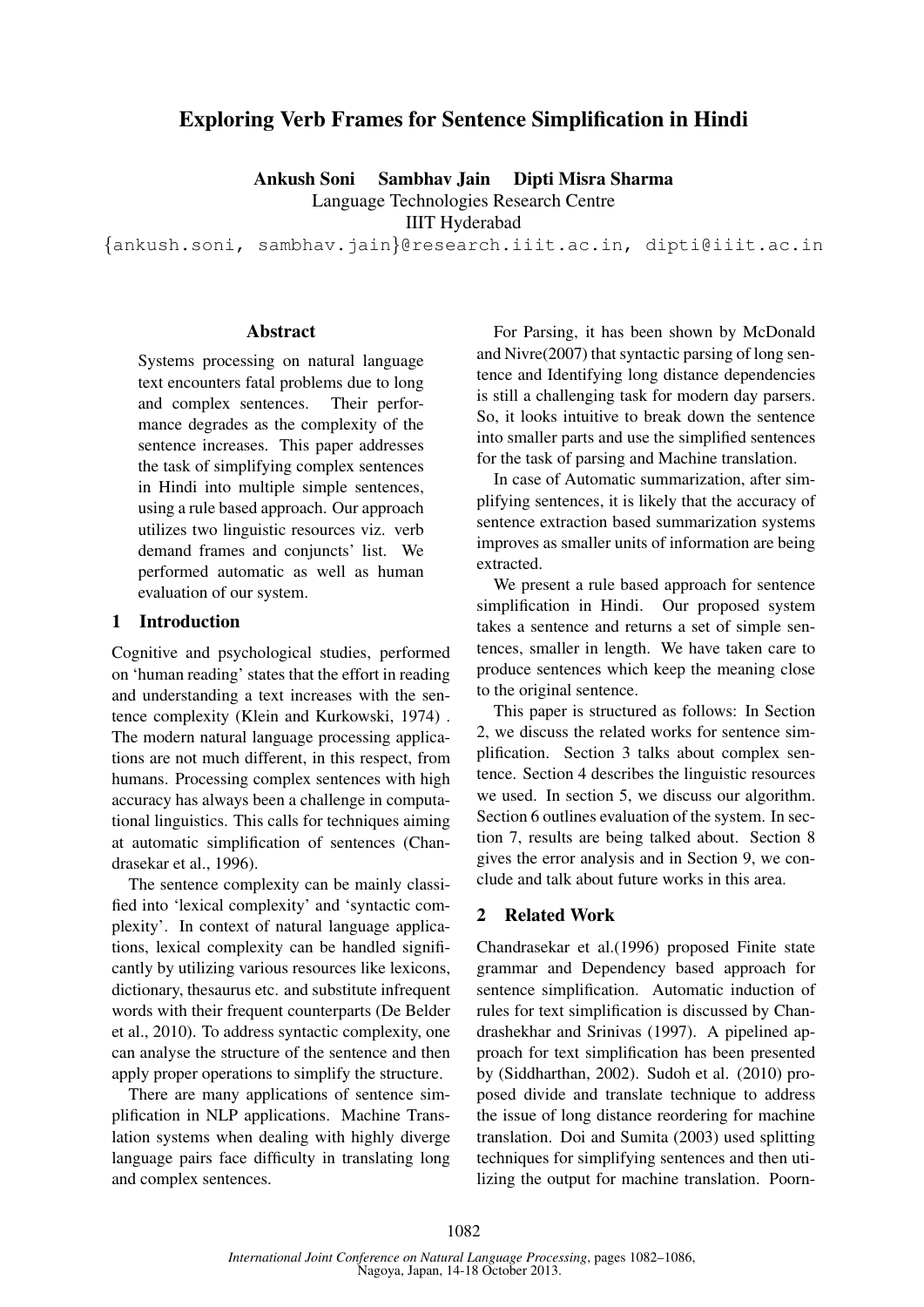ima et al. (2011) proposed a rule based Sentence Simplification for English to Tamil Machine translation system.

Though several attempts, in the past, have been carried out for English, we find few work on other languages. We find, no reported work on sentence simplification for Hindi, which is the language under focus in our work.

# 3 Complex Sentence

Here we are addressing sentence complexity in the context to NLP applications, and our objective is to propose resolutions which could, in general, assist and improve the performance of the NLP systems. In general, complex sentences have more than one clause (Kachru, 2006) and these clauses are combined using connectives. In the context of dependency parsing, it has been illustrated by Mc-Donald and Nivre(2007) that the sentence length increases the complexity of a sentence, as it is difficult to process on larger sentences. On experimenting for the Hindi language, we found that as the length of the sentence increases, number of verb chunks in the sentence also increases. Based on the above observation, we consider number of verb chunks as a criterion to define complex sentences. Also, we encounter the presence of conjuncts in long sentences and concede it as the second criterion representing a complex sentence.

To consolidate, for our approach we consider a sentence to be complex based on the following criteria:

- Criterion1 : Length of the sentence is greater than 5.
- Criterion2 : Number of verb chunks in the sentence is more than 1.
- Criterion3 : Number of conjuncts in the sentence is greater than 0.

Table 1 shows classification of a sentence based on the possible combinations of 3 criteria mentioned above.

### 4 Linguistic Resources

A list of conjuncts and verb frames form crucial resources for splitting a complex sentence into simple sentences.

Table 1: Classification of a sentence as simple or complex

| Criterion1 | Criterion <sub>2</sub> | Criterion3 | Category |
|------------|------------------------|------------|----------|
| No         | No                     | No         | Simple   |
| No         | No                     | Yes        | Simple   |
| No         | Yes                    | No         | Simple   |
| No         | Yes                    | Yes        | Simple   |
| Yes        | No                     | No         | Simple   |
| Yes        | No                     | Yes        | Complex  |
| Yes        | Yes                    | No         | Complex  |
| Yes        | Yes                    | Yes        | Complex  |

| Table 2: verb-frame |
|---------------------|
|                     |

| arc-label          | necessity | vibh(Case) | lex-cat | src-pos |
|--------------------|-----------|------------|---------|---------|
| $k1$ (Doer)        | mandatory |            | noun    |         |
| $k2$ (Experiencer) | mandatory |            | noun    |         |

### 4.1 Connectives and Conjuncts List

Coordinating conjuncts are used to conjoin two independent clauses. Hindi coordinating conjuncts includes (ora, athva, yaa, evam, para, magara, lekina, kintu, parantu, tatha, jabaki, va). On the basis of the conjuncts joining two independent clauses we split the sentence for simplification.

#### 4.2 Verb Frames

Verb frames or verb subcategorization frames, categorizes the verb on the basis of their argument demands. For Hindi, verb frames have been discussed in Begum et al. (2008) . The verb frames show mandatory  $karaka<sup>1</sup>$  relation for a verb, i.e, the arguments of a verb. Verb demand frame is represented in a tabular form shown in Table 2. A verb frame shows :

- 1. *karaka* : dependency arc labels
- 2. *Necessity* of the argument ( mandatory(m) or optional(o) )
- 3. *Vibhakti* : post-position or the case associated with the nominal
- 4. *Lexical category* of the arguments.
- 5. *Position* of the demanded nominal with respect to verb (left(l) or right(r))

The Verb demand frames are built for the base form of a verb. The demands undergo a subsequent change based on the *tense, aspect* and *modality* (TAM) of the verb used in the sentence. The knowledge about the transformations induced on the base form of a verb by TAM is stored in

<sup>&</sup>lt;sup>1</sup> karakas are the typed dependency labels in Computational Paninian Framework(Bharati and Sangal, 1993)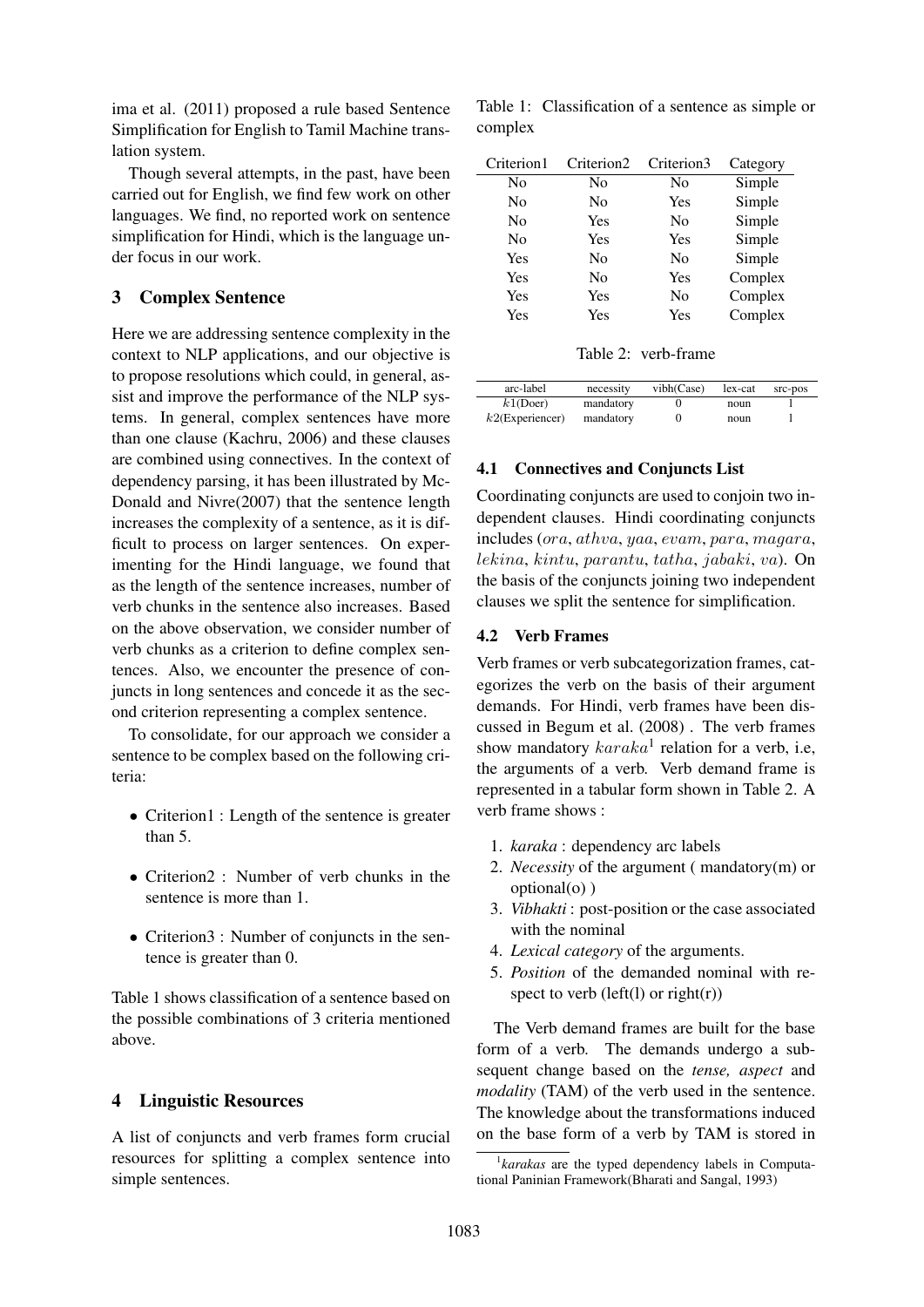form of *transformation charts* for each distinct TAM.

# 5 Sentence Simplification Algorithm

We present a rule based method for simplification of complex sentences. Our approach comprises two stages. The work flow of our approach is shown in Figure 1. In the first stage, we get the structural representation of the input using shallow parser.



Figure 1: Flow-chart showing the work flow of sentence simplification system.

In the second stage, by applying predefined rules on the output of first stage, we identify the complexity in the sentence and simplify them on the basis of Conjuncts' list and Verb frames

# 5.1 Splitting on Conjuncts

In the first module, we split the sentence on the basis of Conjuncts. We identify the conjunct joining two independent clauses, break the sentence and pass it on to the second module for further simplification.

# 5.2 Simplification using Verb frames

After splitting the sentences on the basis of conjuncts, we simplify the generated sentences if they are complex. Once the type of sentence (complex or simple) is identified, multiple simple sentences are generated by converting non-finite verbs(VGNF) and gerunds(VGNN) to finite verb (VGF). Generally the arguments of VGNF and VGNN are shared with the main verb, therefore it is difficult for a machine to identify the implicit arguments of those verb and thus breaking the sen-

Table 3: karaka chart

| arc-lbl | necessity vibh lex-cat src-pos |      |  |
|---------|--------------------------------|------|--|
| k1      | mandatory                      | noun |  |
| k2      | mandatory                      | noun |  |

tence and assigning arguments of those verbs explicitly helps in simplifying the sentence.

For conversion of VGNF to VGF, first, the head of the chunk (VGNF) is identified using shallow parser output. Verb frame of the root form of nonfinite verb is used and transformations are carried out in accordance with the TAM of the finite verb of main clause. We follow the similar procedure in case of conversion from VGNN to VGF, with a difference that pronouns are generated in the place of VGNN.

Example of VGNF:

## Input:

(1) ram khana khakar mohana ko bulata ram food eat-do mohana call hai is

'After eating food, Ram calls for Mohana'

# Output:

|                 |  |  | $(2)$ a. ram khana khata hai |  |
|-----------------|--|--|------------------------------|--|
|                 |  |  | ram food eat is              |  |
| 'Ram eats food' |  |  |                              |  |

b. ram mohana ko bulata hai ram mohana calls is 'Ram calls mohana'

In Input there is a VGNF (khakar), and needs to be converted to VGF

Here, in Input root word of khakar is 'kha' and TAM of VGF in main clause is ' $ta - hai$ '. Verb frame of  $'kha'$  with 'ta' as TAM is shown in Table 3:

Here, we can see that ' $kha$ ' has 2 requirements 'k1' and 'k2' and both should be to the left of the verb as indicated by src-pos column. So, we will look for the argument to the left of the verb and accordingly form a sentence. For the verb 'kha' in Input, 'Ram' will act as k1 and 'khaana' will act as k2. Now, we are left with a finite verb 'bulata'. For the verb - 'bulata'in Input, Ram will act as 'k1' and 'Mohana ko' will act as 'k2'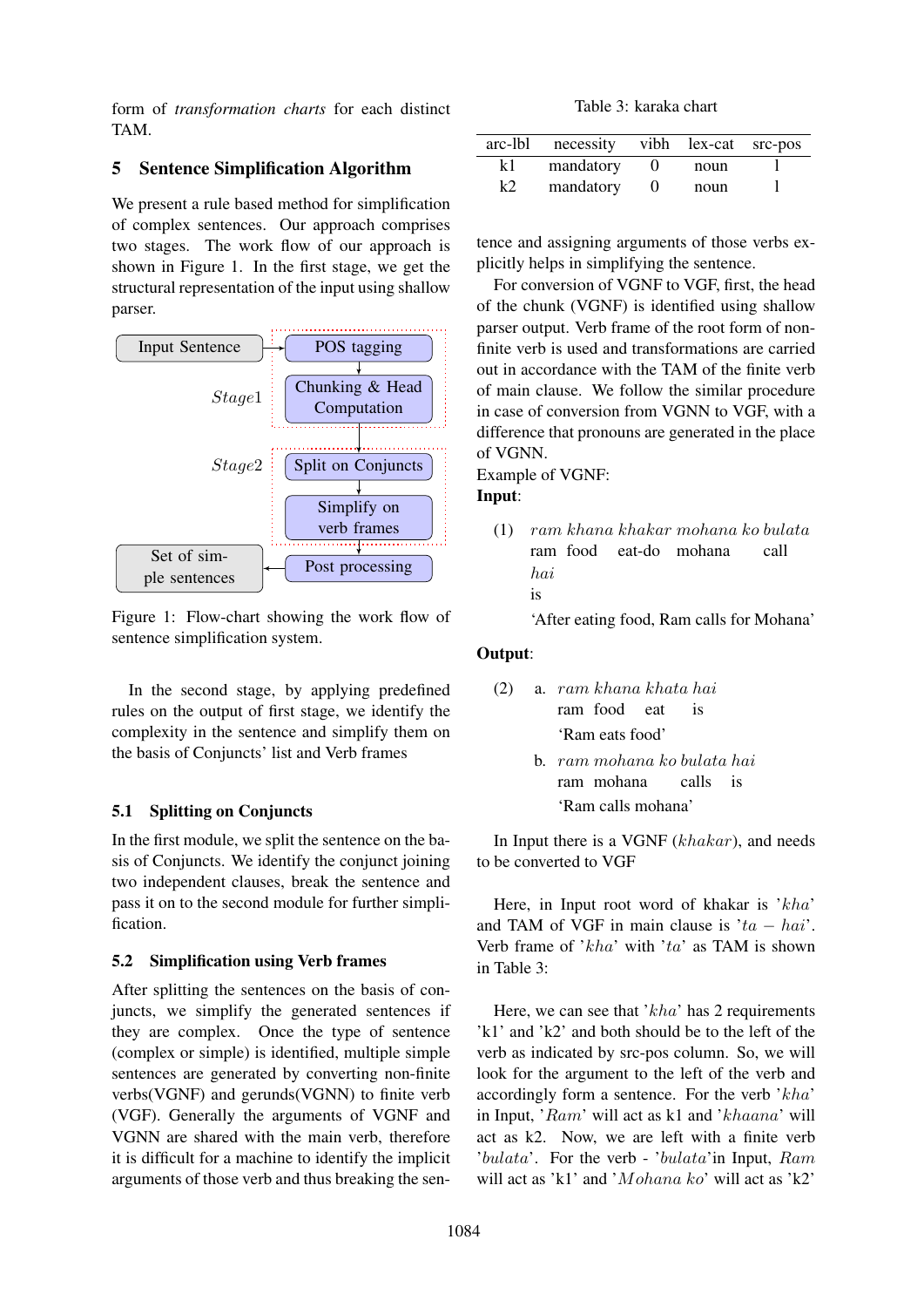with mandatory vibhakti ' $ko$ '. As we can see here,

Ram is the shared argument.

Example for VGNN

## Input:

(3) karyasthalon para anusashana workplaces at discipline banae rakhna jaruri maintain important is hai 'It is important to maintain discipline at workplaces.'

## Output:

- (4) a. anusashana banana hai discipline maintain is 'Discipline is to be maintained'
	- b. karyasthalon para yah behad workplaces at this very jaruri hai important is

'This is very important at workplaces.'

Here 'banae rakhna' is VGNN chunk with 'banana' as verb and 'rakhna' as auxiliary verb.

# 6 Evaluation

The evaluation of sentence simplification task is a difficult problem. The evaluation should address the following two factors: Readability (Adequacy and fluency) and Simplification. To consider these factors we perform both automatic as well as human evaluation.

# 6.1 Data

Our testing data set consists of 100 complex sentences taken randomly from the Hindi treebank (Bhatt et al., 2009; Palmer et al., 2009).

# 6.2 Automatic Evaluation

We used BLEU score (Papineni et al., 2002) for automatic evaluation of our system. Higher the BLEU score, closer the target set is to the reference set. The maximum attainable value is 1 while minimum possible value is 0.

For our Automatic evaluation we adopted the same technique as Specia (2010) using BLEU metric. We performed these 3 tests:

1. Computing BLEU Score between target set and reference set.

2. Computing BLEU Score between source set

Table 4: Bleu-score for the 3 data sets

| System | Gold      | Bleu-score |
|--------|-----------|------------|
| Target | Reference | 0.805      |
| Source | Reference | 0.771      |
| Target | Source    | 0.750      |

and reference set.

3. Computing BLEU Score between target set and source set.

# 6.3 Human Evaluation

To ensure the simplification quality subjective evaluation was done by human subjects. 20 sentences were randomly selected from the testing data-set of 100 sentences. Output of these 20 sentences, from the target set were manually evaluated by 3 subjects, who have done basic course in linguistics, for judging 'Readability' and 'Simplification' quality on the scale of 0−3, 0 being worst to 3 being the best for readability.

For Simplification performance, scores were given according to following criteria :

- $\bullet$  0 = None of the expected simplifications performed.
- $\bullet$  1 = Some of the expected simplifications performed.
- $2 =$ Most of the expected simplifications performed.
- $\bullet$  3 = Complete Simplification.

After taking input from all the participants the results are averaged out and shown in the section 7.2.

# 7 Results

# 7.1 Automatic Evaluation

Table 4 presents the result from automatic evaluation conducted on the lines of Specia (2010).

As it is evident from the results shown, that reference set matches more to target set (0.805) than to source set  $(0.771)$ . From this we can conclude that simplification performed by our system is likely to be correct.

# 7.2 Human Evaluation

The readability and simplification score averaged over the three subjects is 1.85 and 2.07 respectively.